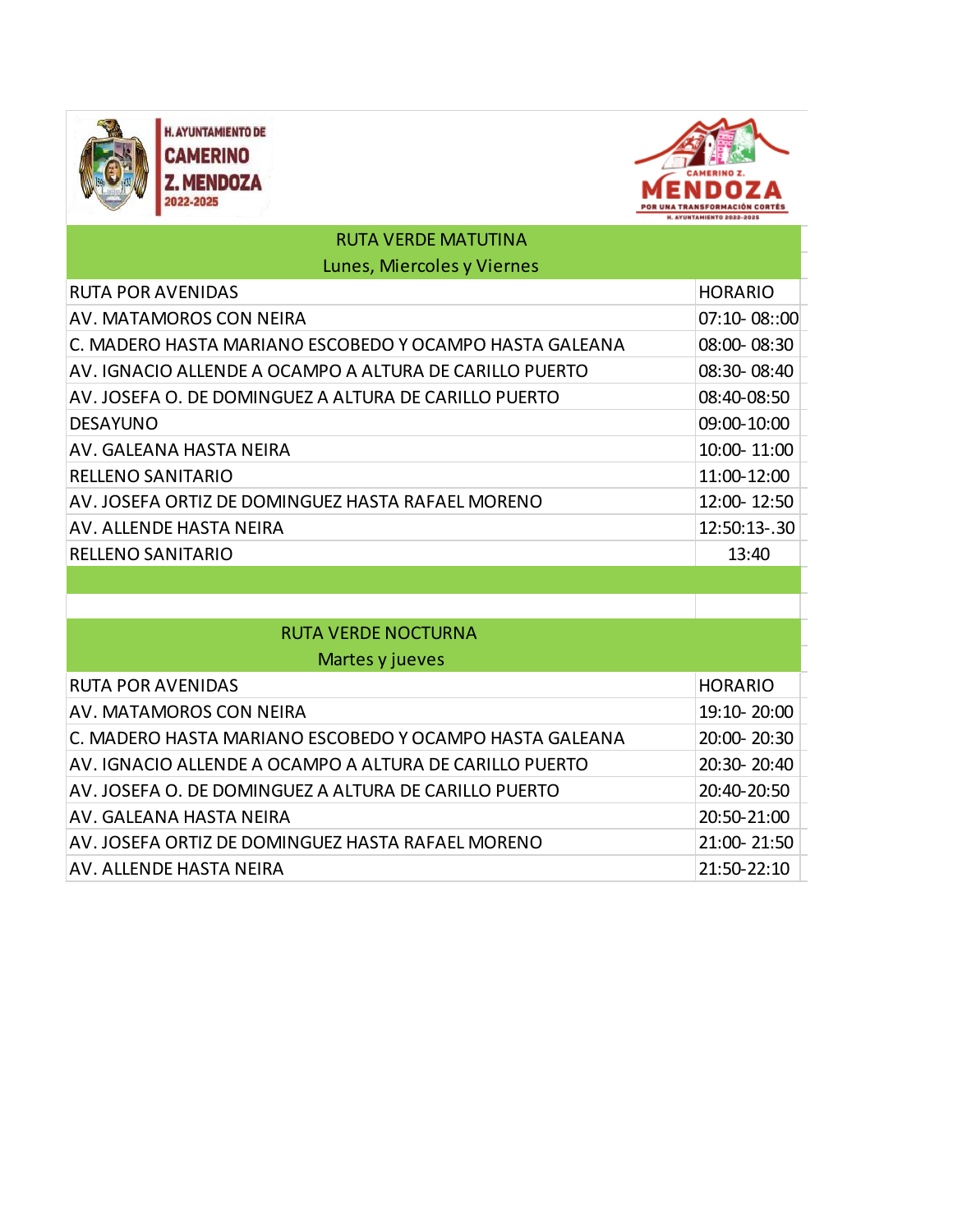



## RUTA NARANJA MATUTINA Lunes, Miercoles y Viernes

| <b>RUTAS POR AVENIDAS</b>                                                      | <b>HORARIOS</b> |
|--------------------------------------------------------------------------------|-----------------|
| HIDALGO ENTRE CALLEJON HIDALGO A 16 DE SEP                                     | 07:10-07:25     |
| AV. FERROCARRIL ESQ. CEDRO HASTA BUGAMBILIA                                    | 07:25-07:40     |
| DE CALLE DE LA INDUSTRIA CON FERROCARRIL A MATAMOROS CON JOSEFA O DE DOMINGUEZ | 07:40-08:00     |
| DE JOSEFA ORTIZ DE DOMINGUEZ A PRADO                                           | 08:00-08:15     |
| SOBRE GALEANA DE PRADO A JOSEFA ORTIZ                                          | 08:15-08:30     |
| JOSEFA ORTIZ DE DOMINGUEZ ENTRE FERROCARRIL Y B. DOMINGUEZ                     | 08:30:08:40     |
| BELISARIO DOMINGUEZ A SANTOS DEGOLLADO                                         | 08:40-09:00     |
| <b>DESAYUNO</b>                                                                |                 |
| POMONA CON 8 DE MARZO A FLORES MAGON                                           | 10:00-11:00     |
| AV JUPITER DESDE NEIRA HASTA MELCHOR OCAMPO                                    | 11:00-12:00     |
| MELCHOR OCAMPO HASTA PRIV. DE NEIRA(RIO BLANCO)                                | 12:00-13:00     |
| SOL DE MAYO DESDE NEIRA HASTA PAULINO MARTINEZ                                 | 13:00-14:00     |
| <b>RUTA NARANJA NOCTURNA</b>                                                   |                 |
| martes y jueves                                                                |                 |
| <b>RUTAS POR AVENIDAS</b>                                                      | <b>HORARIOS</b> |
| HIDALGO ENTRE CALLEJON HIDALGO A 16 DE SEP                                     |                 |
|                                                                                | 19:10-19:25     |
| AV. FERROCARRIL ESQ. CEDRO HASTA BUGAMBILIA                                    | 19:25-19:40     |
| DE CALLE DE LA INDUSTRIA CON FERROCARRIL A MATAMOROS CON JOSEFA O DE DOMINGUEZ | 19:40-20:00     |
| DE JOSEFA ORTIZ DE DOMINGUEZ A PRADO                                           | 20:00-20:15     |
| SOBRE GALEANA DE PRADO A JOSEFA ORTIZ                                          | 20:15-20:30     |
| JOSEFA ORTIZ DE DOMINGUEZ ENTRE FERROCARRIL Y B. DOMINGUEZ                     | 20:30-20:40     |
| BELISARIO DOMINGUEZ A SANTOS DEGOLLADO                                         | 20:40-21:00     |
| POMONA CON 8 DE MARZO A FLORES MAGON                                           | 21:00-21:40     |
| AV JUPITER DESDE NEIRA HASTA MELCHOR OCAMPO                                    | 21:40-22:10     |
| MELCHOR OCAMPO HASTA PRIV. DE NEIRA(RIO BLANCO)                                | 22:10-22:35     |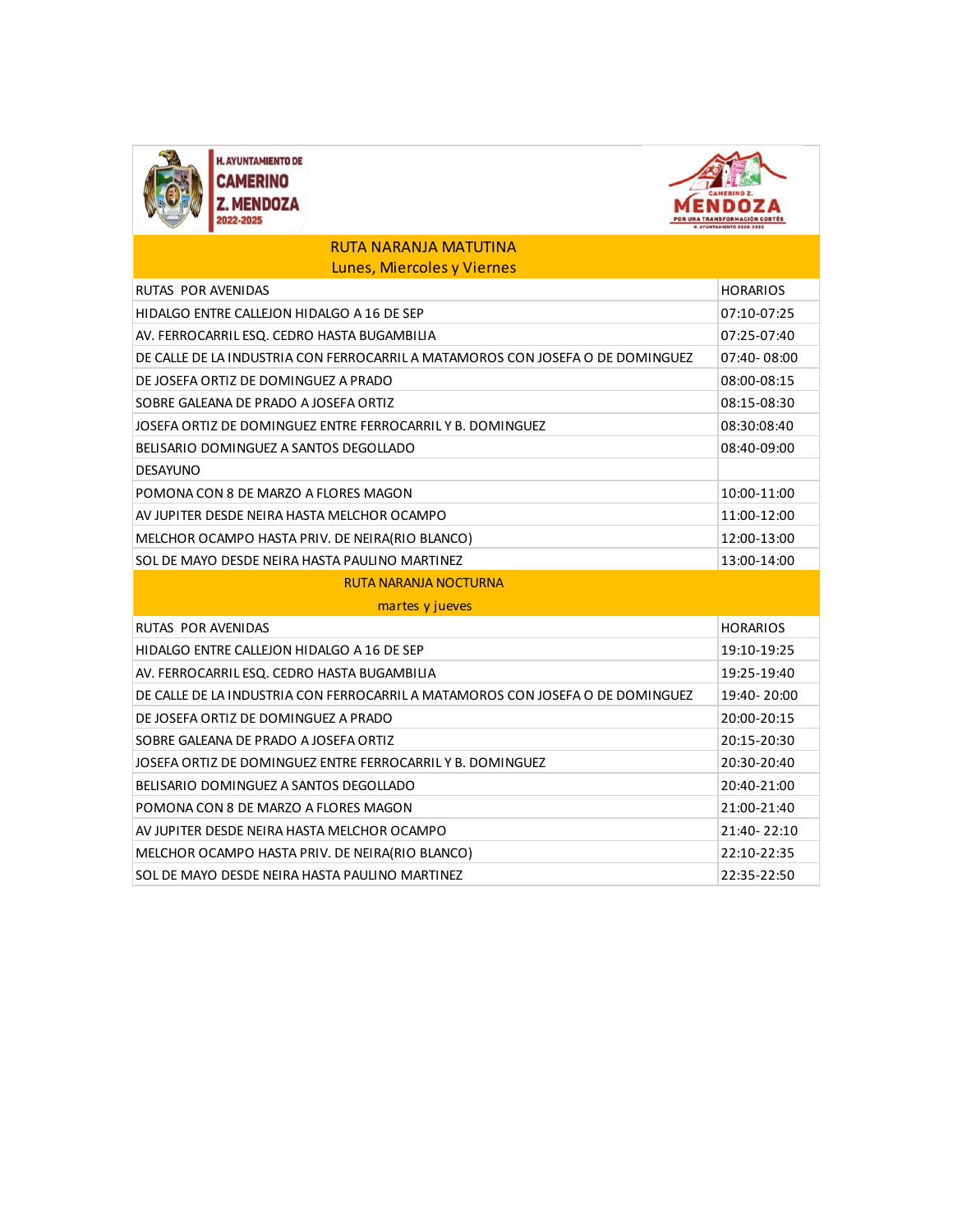

**H. AYUNTAMIENTO DE CAMERINO** Z. MENDOZA 2022-2025



| <b>RUTA AMARILLA MATUTINA</b>                                      |                 |
|--------------------------------------------------------------------|-----------------|
| Lunes, Miércoles y Viernes                                         |                 |
| <b>RUTA POR AVENIDAS</b>                                           | <b>HORARIOS</b> |
| AV. HIDALGO DESDE MELCHOR OCAMPO HASTA JOSE MARIA NEIRA            | $07:10 - 08:00$ |
| A. JOSE MARIA MORELOS DESDE MELCHOR OCAMPO HASTA JOSE MARIA NEIRA  | 08:00-09:00     |
| <b>DESAYUNO</b>                                                    | $09:00 - 10:00$ |
| JOSE MARIA NEIRA HASTA MELCHOR OCAMPO SOBRE AV. JUAREZ             | 10:00-11:00     |
| AV. IGNACIO RAMIREZ DESDE MELCHOR OCAMPO HASTA 3 GUERRAS CON NEIRA | 11:00-11:50     |
| NEIRA CN GUILLERMO PRIETO HASTAMELCHOR OCAMPO DESDE NEIRA          | 11:50-12:30     |
| OCAMPO LA CUESTA BAJA, TOLSA                                       | 12:30-13:20     |
|                                                                    |                 |

## RUTA AMARILLA NOCTURNA

| <b>Martes y Jueves</b>                                             |                 |
|--------------------------------------------------------------------|-----------------|
| <b>RUTA POR AVENIDAS</b>                                           | <b>HORARIOS</b> |
| AV. HIDALGO DESDE MELCHOR OCAMPO HASTA JOSE MARIA NEIRA            | 19:10-20:00     |
| AV. JOSE MARIA MORELOS DESDE MELCHOR OCAMPO HASTA JOSE MARIA NEIRA | 20:00-20:30     |
| LIOSE MARIA NEIRA HASTA MELCHOR OCAMPO SOBRE AV. JUAREZ            | 20:30-20:55     |
| AV. IGNACIO RAMIREZ DESDE MELCHOR OCAMPO HASTA 3 GUERRAS CON NEIRA | 20:55-21:20     |
| NEIRA CON GUILLERMO PRIETO HASTA MELCHOR OCAMPO DESDE NEIRA        | 21:20-21:40     |
| OCAMPO LA CUESTA BAJA, TOLSA                                       | 21:40-22:00     |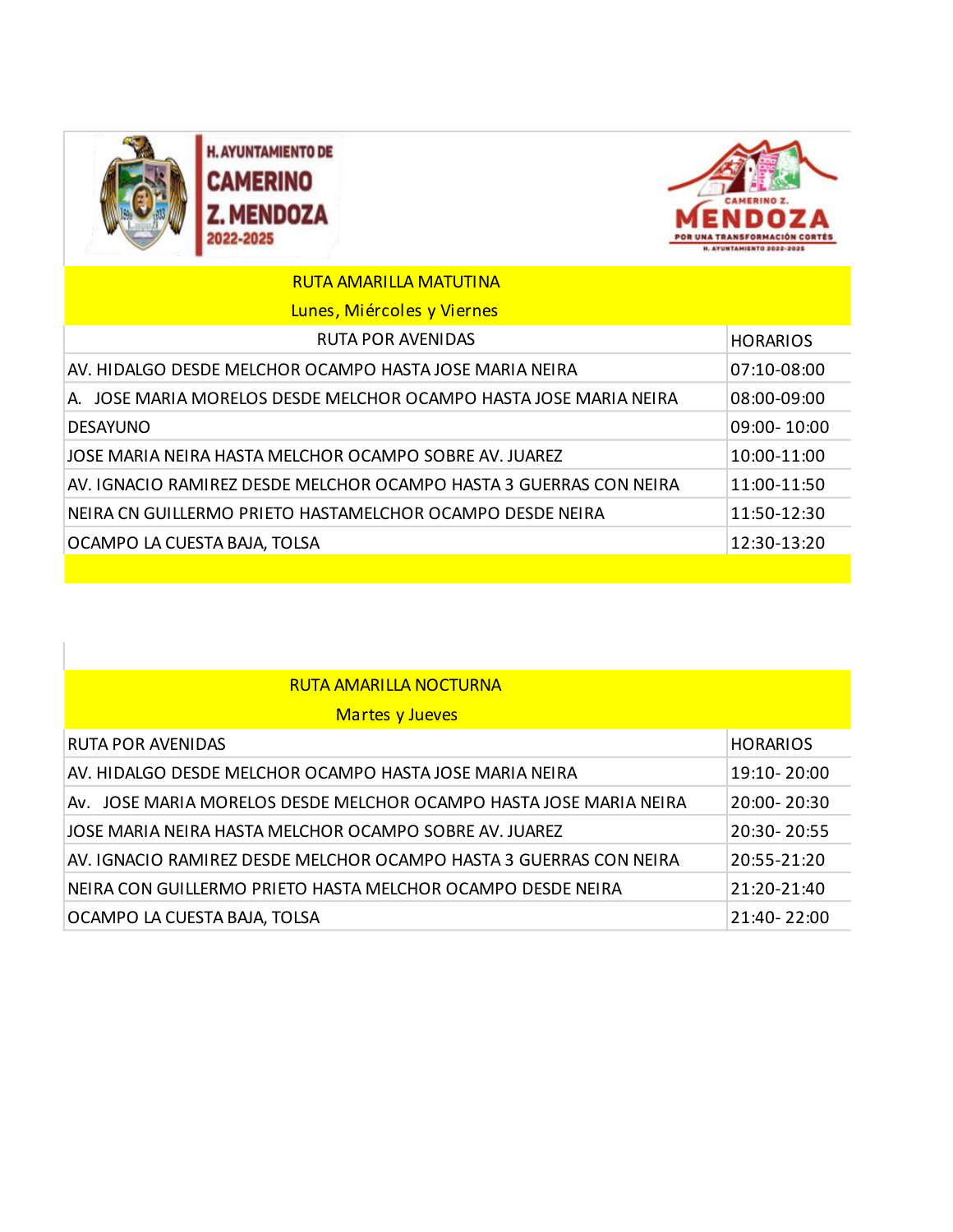



| <b>RUTA AZUL MATUTINA</b>                                       |                |
|-----------------------------------------------------------------|----------------|
| <b>MARTES, JUEVES Y SÁBADO</b>                                  |                |
| <b>RUTA POR AVENIDAS</b>                                        | <b>HORARIO</b> |
| AV. JAVIER MINA CON JOSÉ MARIA NEIRA                            | 07:10          |
| AV. SANTOS DEGOLLADO CON RAFAEL MORENO                          | 08:00-08:45    |
| AV. SANTOS DELGOLLADO CON MANUEL DOBLADO HAS 7 DE ENERO         | $08:45 - 9:10$ |
| DESAYUNO SINDICALIZADOS y RELLENO SANITARIO                     | 09:10-10:35    |
| AV. AMANUEL DOBLADO DESDE FERRER GUARDIA HASTA PRIMERO DE MAYO  | 10:40-11:00    |
| AV. MARIANO ESCOBEDO DESDE RAFAEL MORENO A RICARDO FLORES MAGON | 11:00-11:20    |
| PRIV. GUADALUPE VICTORIA COL. LIBERACION                        | 11:20          |
| PRIV. VICENTE RIVAPALACIOS                                      | 11:35          |
| PRIV. FLORES MAGON                                              | 12:00          |
| FRACCIONAMIENTO LOS PINOS                                       | 12:05          |
| CUCHILLA LIBERACION SOBRE FLORES MAGON A SALIR FERRER GUARDIA   | 12:20          |
| PRIMERA PRIVADA FERRER GUARDIA COLONIA LIBERACIÓN               | 12:40          |
| SEGUNDA PRIVADA FERRER GUARDIA COL. LIBERACIÓN                  |                |
| PRIV. GUADALUPE VICTORIA                                        | 12:45          |
| CALLE SALVADOR GONZALO GARCÍA ESQ. AV. MANUEL DOBLADO           | 13:00          |
| AV. GUADALUPE VICTORIA ESQ. MELCHOR OCAMPO                      | 13:05          |
| RELLENO SANITARIO                                               | 13:10          |
| AV. RIVA PALACIOS                                               | 14:00          |
| AV. FERNADO IGLESIAS CLADERON HASTA CARRILLO PUERTO             | 14:20          |
| AV. FRANCISCO ZARCO/ PIEDRA GORDA                               | 14:30          |
|                                                                 |                |
| <b>RUTA AZUL NOCTURNA</b>                                       |                |
| lunes y miercoles                                               |                |
| <b>RUTA POR AVENIDAS</b>                                        | <b>HORARIO</b> |
| AV. JAVIER MINA CON JOSÉ MARIA NEIRA                            | 19:10-19:40    |
| AV. SANTOS DEGOLLADO CON RAFAEL MORENO                          | 19:40-19:45    |
| AV. SANTOS DELGOLLADO CON MANUEL DOBLADO HAS 7 DE ENERO         | 19:45 - 20:05  |
| AV. AMANUEL DOBLADO DESDE FERRER GUARDIA HASTA PRIMERO DE MAYO  | 20:05 - 20:15  |
| AV. MARIANO ESCOBEDO DESDE RAFAEL MORENO A RICARDO FLORES MAGON | 20:15-20:35    |
| PRIV. GUADALUPE VICTORIA COL. LIBERACION                        | 20:40          |
| PRIV. VICENTE RIVAPALACIOS                                      | 20:45          |
| PRIV. FLORES MAGON                                              | 20:50          |
| FRACCIONAMIENTO LOS PINOS                                       | 20:55          |
| CUCHILLA LIBERACION SOBRE FLORES MAGON A SALIR FERRER GUARDIA   | 21:00          |
| PRIMERA PRIVADA FERRER GUARDIA COLONIA LIBERACIÓN               | 21:05          |
| SEGUNDA PRIVADA FERRER GUARDIA COL. LIBERACIÓN                  | 21:10          |
| PRIV. GUADALUPE VICTORIA                                        | 21:15          |
| CALLE SALVADOR GONZALO GARCÍA ESQ. AV. MANUEL DOBLADO           | 21:30          |
| AV. GUADALUPE VICTORIA ESQ. MELCHOR OCAMPO                      | 21:40          |
| AV. RIVA PALACIOS                                               | 21:50          |
| AV. FERNADO IGLESIAS CLADERON HASTA CARRILLO PUERTO             | 21:55          |
| AV. FRANCISCO ZARCO/ PIEDRA GORDA                               | 22:00          |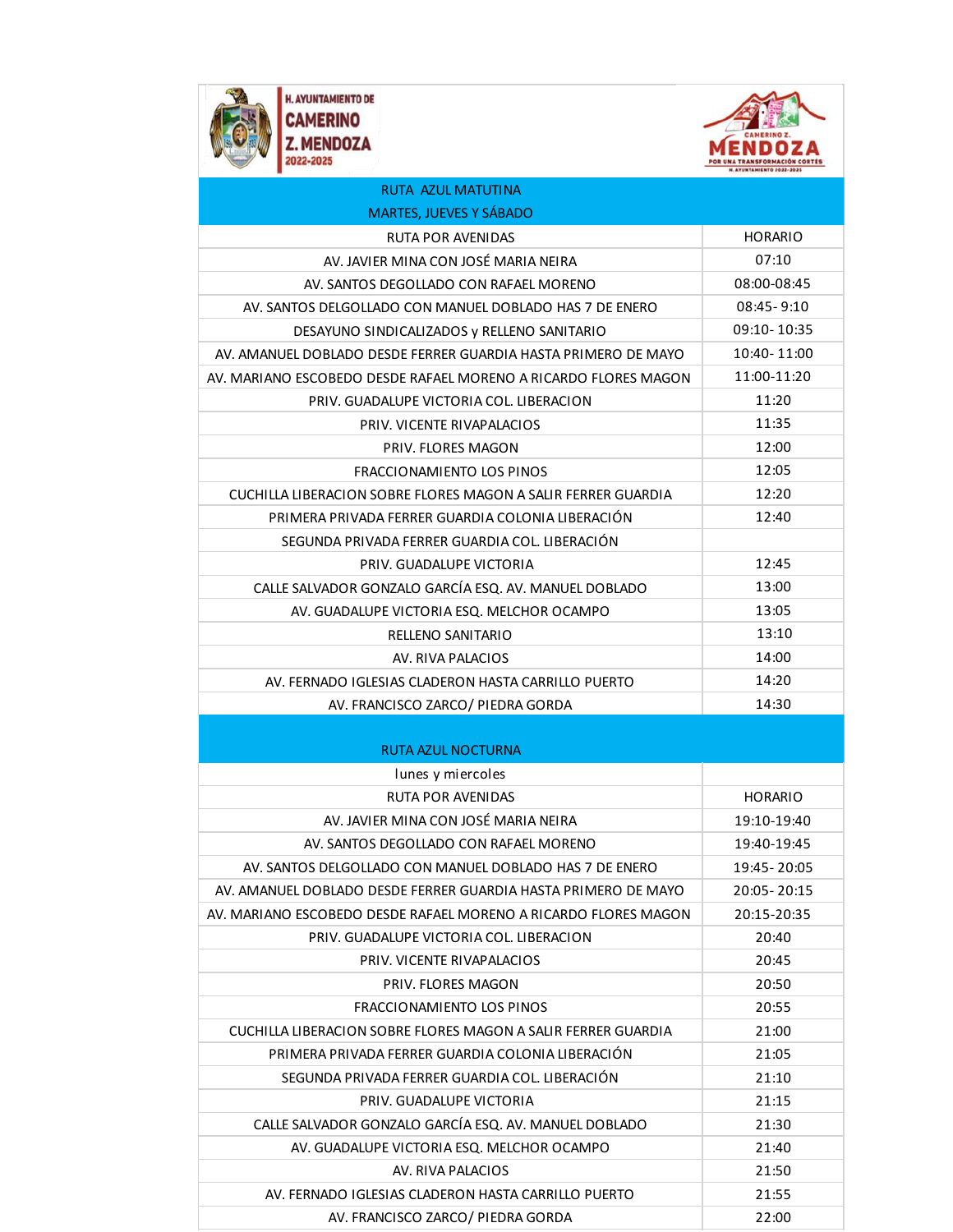



| <b>RUTA ROJA MATUTINA</b>                                                      |                 |  |
|--------------------------------------------------------------------------------|-----------------|--|
| martes, jueves y sábado                                                        |                 |  |
| <b>RUTAS POR AVENIDA</b>                                                       | <b>HORARIOS</b> |  |
| <b>ALAMEDA</b>                                                                 | 7:10-07:30      |  |
| <b>TAPIA</b>                                                                   | 7:30-07:50      |  |
| . RAFAEL TAPIA HASTA AV. GALEANA                                               | 7:50-08:20      |  |
| <b>TAPIA</b>                                                                   | 08:20-09:00     |  |
| <b>DESAYUNO</b>                                                                | 09:00-10:00     |  |
| RAFAEL TAPIA HASTA FERRROCARRIL SOBRE IGNACIO<br><b>ALLENDE</b>                | 10:00-11:00     |  |
| <b>IGNACIO ALLENDE CON ALAMO HACIA EL BOSQUE</b>                               | 11:00-11:30     |  |
| <b>RELLENO SANITARIO</b>                                                       |                 |  |
| <b>JAVIERMINA</b>                                                              | 12:30-12:50     |  |
| SANTOS DEGOLLADO CON PINO SUAREZ HASTA CALLE<br>DE LA RAYA                     | 12:50-13:10     |  |
| FERROCARRIL CON MANUEL DOBLADO HASTA LA RAYA                                   | 13:10-13:30     |  |
| <b>ESCOBEDO</b>                                                                | 13:30-14:10     |  |
| PINO SUAREZ CON GPE.VICTORIA HASTA FEROCARRIL                                  | 14:10-14:25     |  |
| <b>GUADALUPE VICTORIA CON FRANCISCOY MADERO</b><br><b>HASTA CAMPO MARTINEZ</b> | 14:25-14:45     |  |
| <b>RELLENO SANITARIO</b>                                                       |                 |  |
|                                                                                |                 |  |
|                                                                                |                 |  |

| <b>RUTA ROJA NOCTURNA</b>  |                                                                     |                 |
|----------------------------|---------------------------------------------------------------------|-----------------|
| lunes y miercoles          |                                                                     |                 |
| <b>INICIO</b>              | LLEGADA                                                             | <b>HORARIOS</b> |
| <b>FRANCISCO I. MADERO</b> | CALLE PRADO SOBRE GUADALUPE VICTORIA                                | 19:00-19:15     |
| <b>CALLE PRADO</b>         | FRANCISCO I. MADERO SOBRE MARIANO ESCOBEDO                          | 19:15-19:25     |
| <b>BUGAMBILIA</b>          | LIMITE DE NOGALES A BAJAR SOBRE LA RAYA                             | 19:25-19:30     |
| <b>LA RAYA</b>             | FERROCARRIL SOBRE SANTOS DEGOLLADO                                  | 19:30-19:45     |
| FERROCARRIL                | CALLE DEL CEDRO SOBRE JAVIER MINA                                   | 19:45-20:00     |
| PRIV. DEL CEDRO            | RAFAEL TAPIA SOBRE SANTOS DEGOLLADO                                 | 20:00-20:15     |
| <b>CALLE ENCINO</b>        | FERROCARRIL MEXICANO SOBRE FRANCISCO JAVIER MINA                    | 20:15-20:30     |
| <b>BELISARIO DOMINGUEZ</b> | RAFAEL TAPIA SOBRE IGNACIO ALLENDE                                  | 20:30-20:50     |
| <b>RAFAEL TAPIA</b>        | BELISARIO DOMINGUEZ SOBRE JOSEFA ORTIZ DE DOMINGUEZ                 | 20:50-21:10     |
| <b>BELISARIO DOMINGUEZ</b> | RAFAEL TAPIA SOBRE HERMENEGILDO GALEANA                             | 21:10-21-40     |
| <b>RAFAEL TAPIA</b>        | CALLE DEL ALAMO SOBRE AVENIDA DE LA ROSA Y NICOLASA<br><b>BRAVO</b> | 21:40-22:00     |
| CALLE DE LA RAYA           | BELISARIO DOMINGUEZ SOBRE JOSE MARIA MORELOS Y PAVON 22:00-22:20    |                 |
| AL SIGUIENTE DIA           | <b>RELLENO SANITARIO</b>                                            | 7:00 Hrs.       |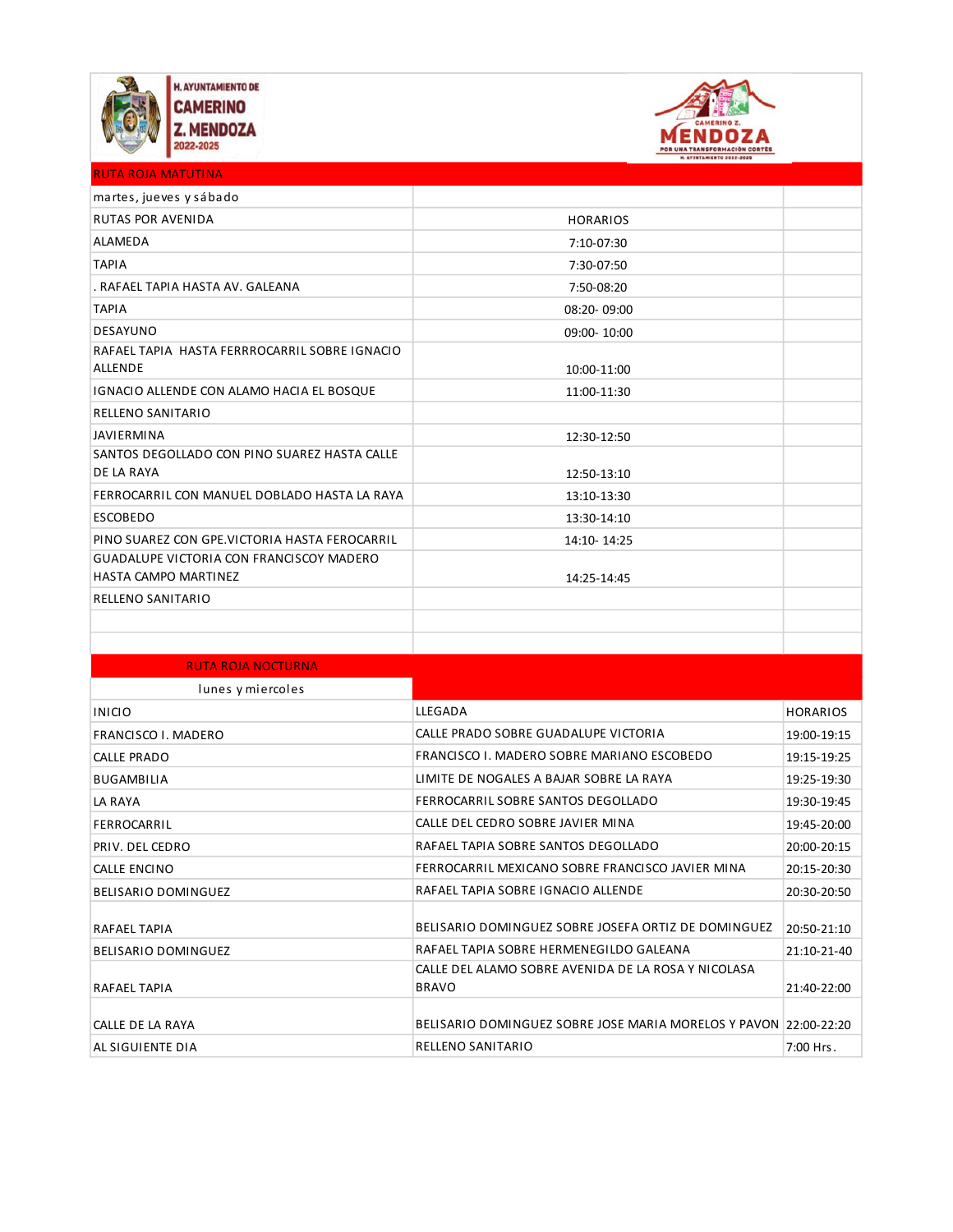



| RUTA MORADA MATUTINA                                                 |                   |
|----------------------------------------------------------------------|-------------------|
| martes, jueves y sabado                                              | <b>HORARIO</b>    |
| <b>RUTA POR AVENIDA</b>                                              | 07:10-07:20       |
| AV. HIDALGO CON AV. CONSTITUYENTES (FRONTON)                         | 07:20-07:30       |
| AV. CONSTITUYENTES HASTA PR5IV. SAAVEDRA SOBRE C. 16 DE SEPTIEMBRE   | 07:30-07:40       |
| AV. SOL DE MAYO ENTRE C. PAULINO MARTINEZ Y 16 DE SEPTIEMBRE         | 07:40-07:45       |
| RANCHO ALEGRE                                                        | 07:45-08:00       |
| 16 DE SEPTIEMRE ENTRE SL DE MAYO Y AV DEL TRABAJO                    | 08:00-08:20       |
| LOS CUARTOS                                                          | 08:20-08:55       |
| AV. CIVER DESDE RAFAEL DELGADO HASTA DONDE LLEGA AL RIO              |                   |
| <b>DESAYUNO</b>                                                      | 10:00-10:15       |
| CONSTITUYENTES CON KINDER HIDALGO HASTA 16 SEPTIEMRE CON AV. HIDALGO | 10:15:10:25       |
| JUSTO SIERRA DESDE AV HIDALGO A ZARAGOZA                             | 10:25-10:45       |
| IGNACIO ZARAGOZA ESSQ JUSTO SIERRA HASTA RAFAEL DELGADO              | 10:45-11:00       |
| DESDE IGNACIO ZARAGOZA HASTA AV. LERDO DE TEJADA                     | 11:00-11:10       |
| AV. LERDO ENTRE JUSTO SIERRA HASTA MARTIRES DE CHICAGO               | 11:10-11:30       |
| MARTIRES DE CHICAGO C/RIO BLANCO HASTA FERROCARRIL                   | 11:;30-11:45      |
| MARTIRES DE CHICAGO HASTA JUSTO SIERRA                               | 11:45-12:00       |
| HIDALGO ESQ JUSTO SIERRA HASTA RAFAEL TAPIA                          | 12:00-12:20       |
|                                                                      |                   |
| RAFAEL TAPIA HACIA LA RAYA                                           |                   |
| <b>RUTA MORADA NOCTURNA</b>                                          | lunes y miercoles |
| RUTA POR AVENIDA                                                     | <b>HORARIO</b>    |
| AV. HIDALGO CON AV. CONSTITUYENTES (FRONTON)                         | 19:10-19:20       |
| AV. CONSTITUYENTES HASTA PR5IV. SAAVEDRA SOBRE C. 16 DE SEPTIEMBRE   | 19:20-19:30       |
| AV. SOL DE MAYO ENTRE C. PAULINO MARTINEZ Y 16 DE SEPTIEMBRE         | 19:30-19:40       |
| RANCHO ALEGRE                                                        | 19:40-19:45       |
| 16 DE SEPTIEMRE ENTRE SL DE MAYO Y AV DEL TRABAJO                    | 19:45-20:00       |
| <b>LOS CUARTOS</b>                                                   | 20:0020:20        |
| AV. CIVER DESDE RAFAEL DELGADO HASTA DONDE LLEGA AL RIO              | 20:20-20:55       |
| CONSTITUYENTES CON KINDER HIDALGO HASTA 16 SEPTIEMRE CON AV. HIDALGO | 20:55-21:10       |
| JUSTO SIERRA DESDE AV HIDALGO A ZARAGOZA                             | 21:10-21:15       |
| IGNACIO ZARAGOZA ESSQ JUSTO SIERRA HASTA RAFAEL DELGADO              | 21:15-21:30       |
| DESDE IGNACIO ZARAGOZA HASTA AV. LERDO DE TEJADA                     | 21:30-21:40       |
| AV. LERDO ENTRE JUSTO SIERRA HASTA MARTIRES DE CHICAGO               | 21:40-21:50       |
| MARTIRES DE CHICAGO C/RIO BLANCO HASTA FERROCARRIL                   | 21:50-22:00       |
| MARTIRES DE CHICAGO HASTA JUSTO SIERRA                               | 22:00-22:10       |
| HIDALGO ESQ JUSTO SIERRA HASTA RAFAEL TAPIA                          | 22:10-22:15       |